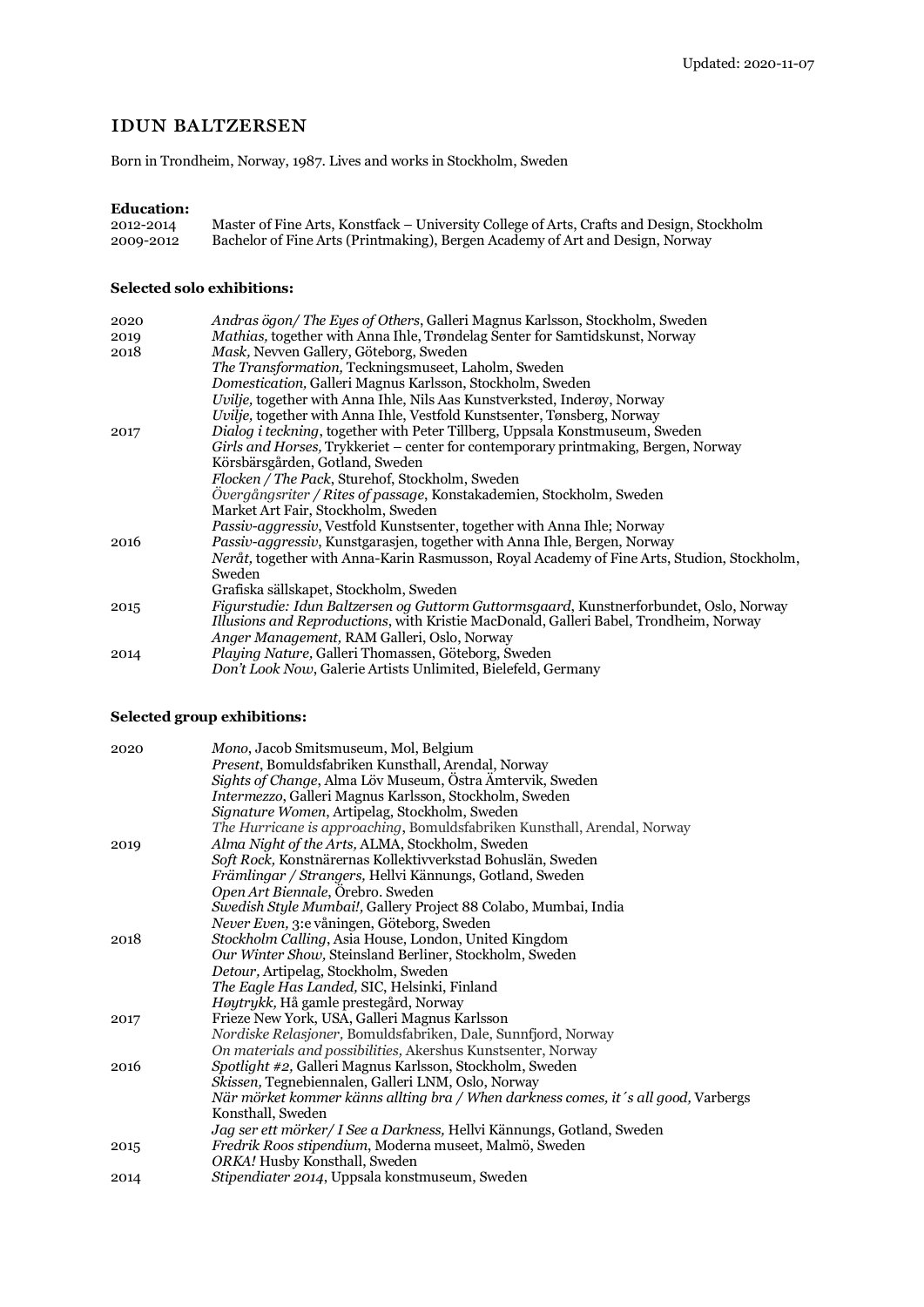|      | Grafiktriennal XV, Uppsala konstmuseum, Sweden                                                  |
|------|-------------------------------------------------------------------------------------------------|
|      | <i>Stipendieutstilling</i> , Kunstmuseet Nord-Trøndelag, Namsos, Norway                         |
|      | <i>Passive Agressive, Kunstschlager, Reykjavik, Iceland</i>                                     |
|      | Getfotsfondens stipendiater, Grafiska sällskapet, Stockholm, Sweden                             |
|      | Vårutställingen, Konstfack, Stockholm, Sweden                                                   |
| 2013 | GSB 5 years, Galleri Steinsland Berliner, Stockholm, Sweden                                     |
|      | Artist Books, Grafiska sällskapet, Stockholm, Sweden                                            |
| 2012 | Our Winter Show, Galleri Steinsland Berliner, Stockholm, Sweden                                 |
|      | <i>Trøndelagsutstillingen</i> , Trøndelag Senter for Samtidskunst, Trondheim, Norway. Steinkjer |
|      | <b>kunstforening</b>                                                                            |
|      | A heap of trust, bachelor exhibition, Galleri Norske Grafikere, Oslo, Norway                    |
| 2011 | <i>Høstutstillingen</i> , Kunstnernes Hus, Oslo, Norway                                         |
|      | Trøndelagsutstillingen, Trøndelag Senter for Samtidskunst, Trondheim, Norway. Galleri Hans,     |
|      | Ørland Kultursenter, Brekstad. Levanger kunstforening                                           |

## **Selected Public Collections and Commissions:**

Public Art Agency, Sweden Stockholm County Council, Sweden Region Jönköpings Län, Sweden Region Gävleborg, Sweden City of Västerås, Sweden Gävle Municipality, Sweden Uppsala konstmuseum, Sweden Region Kronoberg, Sweden Trondheim Municipality, Norway St. Olavs Hospital, Norway The Salvation Armys child- and family care center, dept. Hegglia, Norway

## **Selected Grants/ Scholarships/ Nominations/ Prizes:**

| 2019 | The Seglem Prize, Haugesund Bildgalleri Kunstforening, Norway           |
|------|-------------------------------------------------------------------------|
| 2018 | Lindell Grant 2018, Grafiska Sällskapet, Stockholm, Sweden              |
|      | Arts Council Norway, Government Grant for Artists, 1-year work grant    |
| 2017 | Arts Council Norway, Government Grant for Artists, 1-year work grant    |
| 2016 | Arts Council Norway, Government Grant for Artists, 1-year work grant    |
|      | Bernadotteprogrammet, Royal Academy of Fine Arts, Stockholm, Sweden     |
| 2015 | Vederlagsfondet, project funding                                        |
|      | Arts Council Norway, Government Grant for Artists, 1-year work grant    |
|      | Fredrik Roos stipendium                                                 |
|      | Simone de Dardels stipendium                                            |
|      | Ingrid Lindbäck Langaards stiftelse                                     |
| 2014 | Norwegian Cultural Fund                                                 |
|      | Stiftelsen Anna-Lisa Thomson Till Minne                                 |
|      | Getfotsfondens grafikstipendium                                         |
|      | Astri Aasens gave                                                       |
|      | Arts Council Norway, Government Grant for Artists, Miscellaneous grant  |
|      | Norske Grafikeres fond                                                  |
| 2013 | Ulla Fröberg-Cramérs stipendiestiftelse                                 |
| 2012 | Kritikerprisen, Trøndelagsutstillingen                                  |
|      | Arts Council Norway, Miscellaneous grant for recently graduated artists |

## **Residency:**

| 2015 | Nordic artists centre Dale                                                 |
|------|----------------------------------------------------------------------------|
|      | Lademoen kunstnerverksteder                                                |
| 2014 | SIMRES - Nordic and Baltic artist-in-residence program, Reykjavik, Iceland |
|      | Artists Unlimited, Bielefeld, Germany                                      |

## **Selected Bibliography:**

| 2015 | Retrospektiv, ISBN: 978-82-690070-1-5, IDUN forlag                            |
|------|-------------------------------------------------------------------------------|
|      | Fredrik Roos stipendium 2015, ISBN: 978-91-982358-0-7, Fredrik Roos stiftelse |